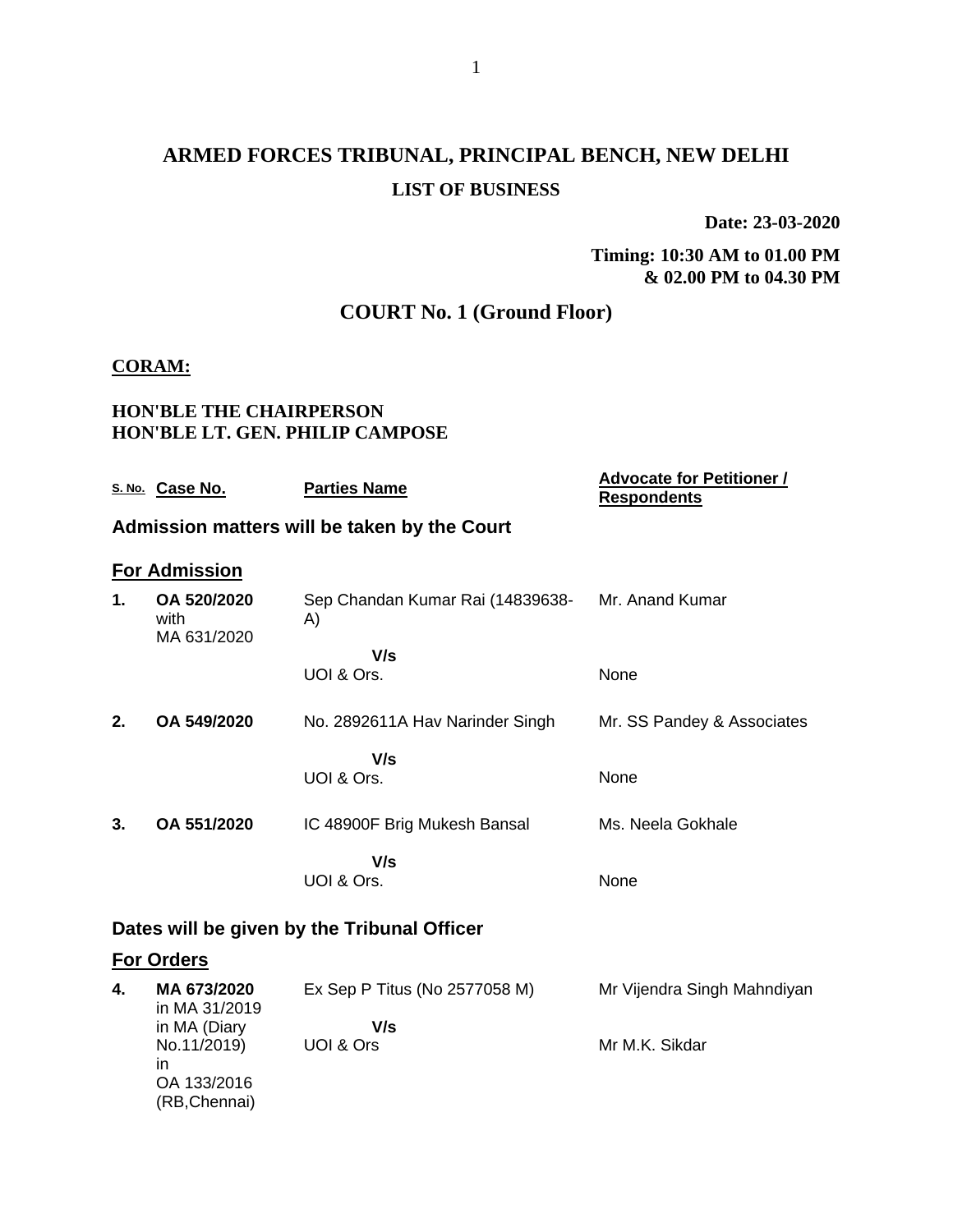|    | <b>For Hearing</b>  |                                                     |                                           |  |
|----|---------------------|-----------------------------------------------------|-------------------------------------------|--|
| 5. | OA 699/2019         | No. 18161-H Air Cmde S Bhaskaran                    | Mr. S S Pandey & Associates               |  |
|    |                     | V/s<br>UOI & Ors.                                   | Mr. Karan Singh Bhati, Sr.<br><b>CGSC</b> |  |
| 6. | OA 2216/2019        | No. 1086534-H Nk/DSC Arjan Singh                    | Mr. U S Maurya                            |  |
|    | with<br>MA 578/2020 | V/s<br>UOI & Ors.                                   | Mr. J S Rawat                             |  |
| 7. | OA 27/2020          | No. 2883907-X Sep/DSC Suresh<br><b>Chand Sharma</b> | Mr. U S Maurya                            |  |
|    |                     | V/s<br>UOI & Ors.                                   | Mr. Arvind Kumar                          |  |
| 8. | OA 30/2020          | No 4078913M Sep/DSC Mohan Singh                     | Mr US Maurya                              |  |
|    |                     | V/s<br>UOI & Ors.                                   | Ms. Jyotsna Kaushik                       |  |

# **For Final Hearing**

| 9. | OA 194/2017<br>with | Ex Swr Dharam Pal | Applicant-in-Person |
|----|---------------------|-------------------|---------------------|
|    | MA 494/2017,        | V/s               |                     |
|    | 831/2018,           | UOI & Ors.        | Ms Barkha Babbar    |
|    | 1918/2018,          |                   |                     |
|    | 1919/2018,          |                   |                     |
|    | 336/2020            |                   |                     |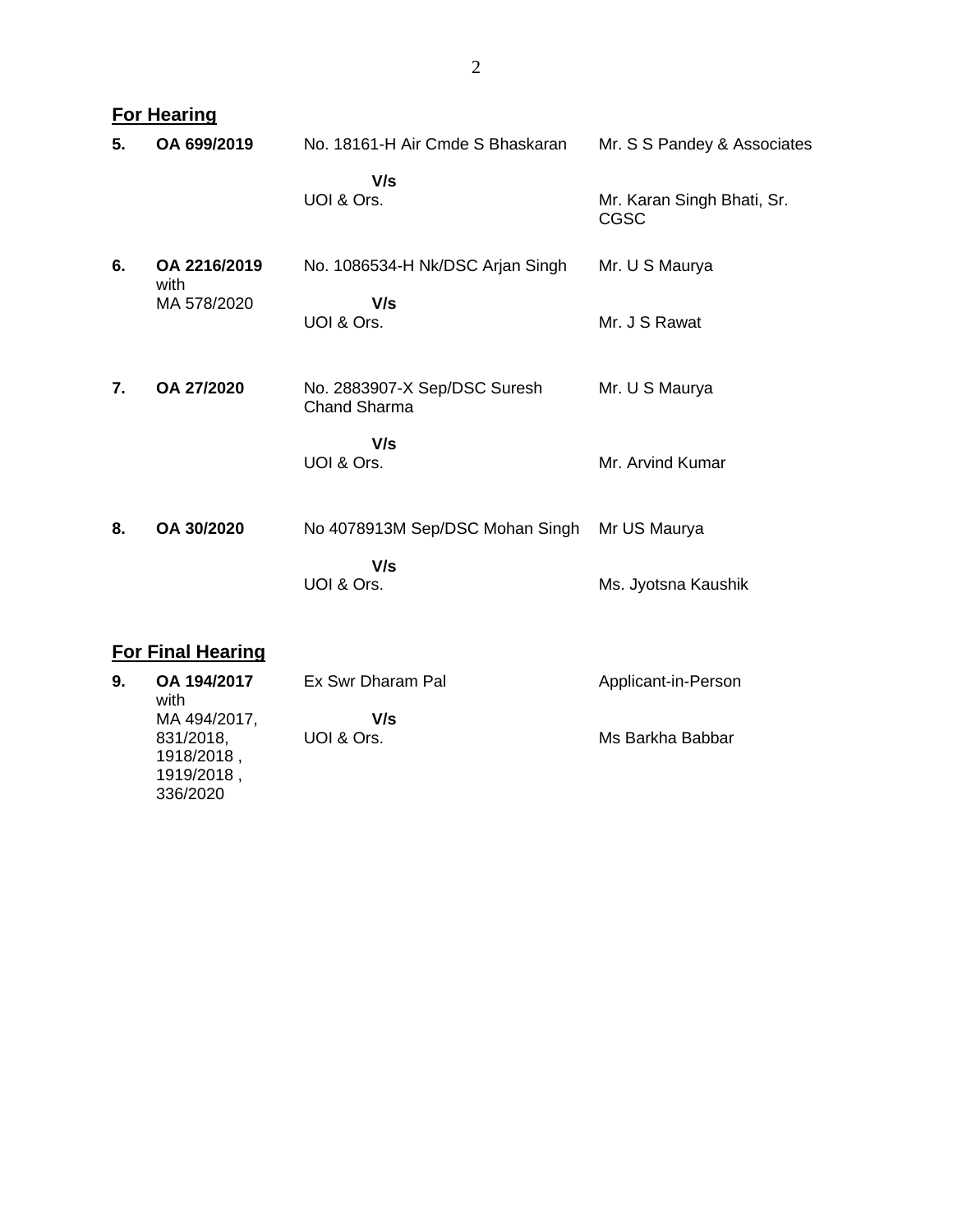### **ARMED FORCES TRIBUNAL, PRINCIPAL BENCH, NEW DELHI LIST OF BUSINESS**

**Date: 23-03-2020**

**Timing: 10:30 AM to 01.00 PM & 02.00 PM to 04.30 PM**

### **COURT No. 2 (Ground Floor)**

#### **CORAM:**

#### **HON'BLE MS. JUSTICE SUNITA GUPTA HON'BLE AIR MARSHAL B.B.P. SINHA**

|    | S. No. Case No.      | <b>Parties Name</b>                               | <b>Advocate for Petitioner /</b><br><b>Respondents</b> |
|----|----------------------|---------------------------------------------------|--------------------------------------------------------|
|    | For Judgement        |                                                   |                                                        |
| 1. | OA 805/2017          | Ex Sgt Satyendra Prasad                           | Mr Yogesh Kumar                                        |
|    |                      | V/s<br>UOI & Ors.                                 | Dr. V S Mahndiyan                                      |
| 2. | OA 815/2017          | Ex HFL Yogendra Singh                             | Mr. V S Kadian                                         |
|    |                      | V/s<br>UOI & Ors.                                 | Mr. KK Tyagi                                           |
| 3. | OA 998/2017          | Maj H Anjanappa                                   | Mr. A S Puar                                           |
|    |                      | V/s<br>UOI & Ors.                                 | Mr SD Windlesh                                         |
| 4. | OA 1388/2017<br>with | Capt Krishan Kumar (Retd)                         | Mr. I S Yadav                                          |
|    | MA 1032/2017         | V/s<br>UOI & Ors.                                 | Mr. Tarunvir Singh Khehar                              |
| 5. | OA 1863/2017         | Lt Col M S Raju (Retd) (SI 03100W)                | Mr R K Tripathi                                        |
|    |                      | V/s<br>UOI & Ors.                                 | Mr Rajesh Kumar Das                                    |
| 6. | OA 254/2018<br>with  | Ex JWO Shaji Sebastian (No.706374A) Mr. O S Punia |                                                        |
|    | MA 171/2018          | V/s<br>UOI & Ors.                                 | Mr Harish V Shankar                                    |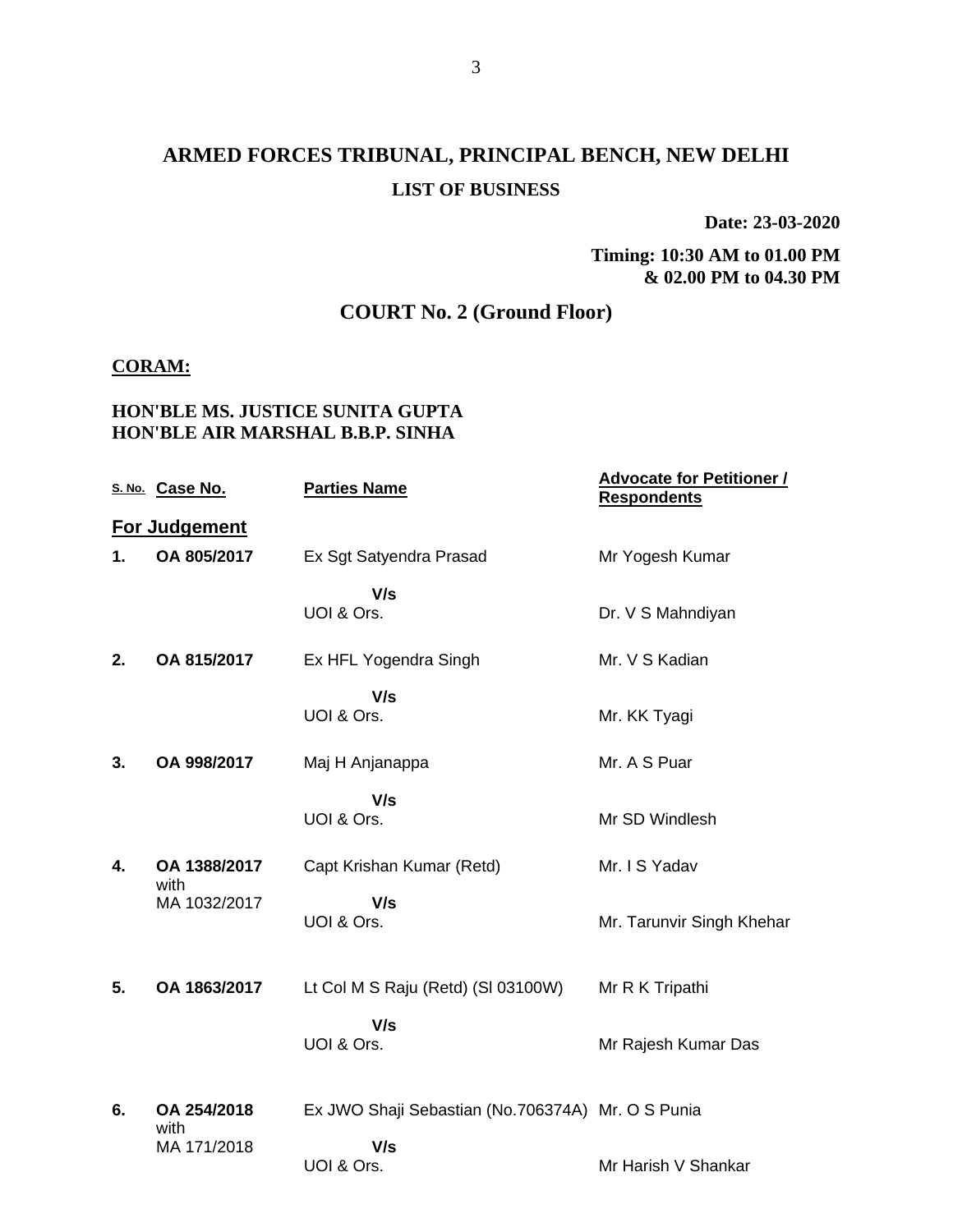| 7.  | OA 367/2018                        | (No.-8970425N) Ex Ac (U/T) Avadhesh Mr Virender Singh Kadian<br>Kumar |                      |
|-----|------------------------------------|-----------------------------------------------------------------------|----------------------|
|     |                                    | V/s<br>UOI & Ors.                                                     | Mr. V S Tomar        |
| 8.  | OA 400/2018                        | Ex MWO Bindeshwari Mandal                                             | Mr. V S Kadian       |
|     |                                    | V/s<br>UOI & Ors.                                                     | Mr VS Tomar          |
| 9.  | OA 602/2018<br>with                | No 4069185W Ex Rfn Prem Vallabh                                       | Mr. V S Kadian       |
|     | MA 493/2018                        | V/s<br><b>UOI &amp; ORS</b>                                           | Mr Arvind Patel      |
| 10. | OA 646/2018                        | Sub Sunil Kumar Istwal (Retd) (JC-<br>378698M                         | Mr. Sukhjinder Singh |
|     |                                    | V/s<br>UOI & Ors.                                                     | Mr Shyam Narayan     |
| 11. | OA 647/2018<br>with                | No. 660221H Ex Sgt J N Christian                                      | Mr. S C Jaidwal      |
|     | MA 514/2018                        | V/s<br>UOI & Ors.                                                     | Mr Shyam Narayan     |
| 12. | OA 679/2018<br>with                | 13985851-X Ex Nk Rakesh Kumar                                         | Mr. Praveen Kumar    |
|     | MA 541/2018                        | V/s<br>UOI & Ors.                                                     | Mr. Y P Singh        |
| 13. | OA 703/2018                        | IC-45028M Col A K Thakur (Retd)                                       | Mr. V S Kadian       |
|     |                                    | V/s<br>UOI & Ors.                                                     | Mr VS Tomar          |
| 14. | OA 712/2018<br>with<br>MA 589/2018 | IC-39543H Col Navdeep Singh Lamba Mr. Rajendra Kumar<br>(Retd)        |                      |
|     |                                    | V/s<br>UOI & Ors.                                                     | Ms Barkha Babbar     |
| 15. | OA 789/2018                        | No. 691265 Ex AC Ranvir Singh                                         | Mr. V S Kadian       |
|     | with<br>MA 661/2018                | V/s<br>UOI & Ors.                                                     | Mr. V S Tomar        |

UOI & Ors.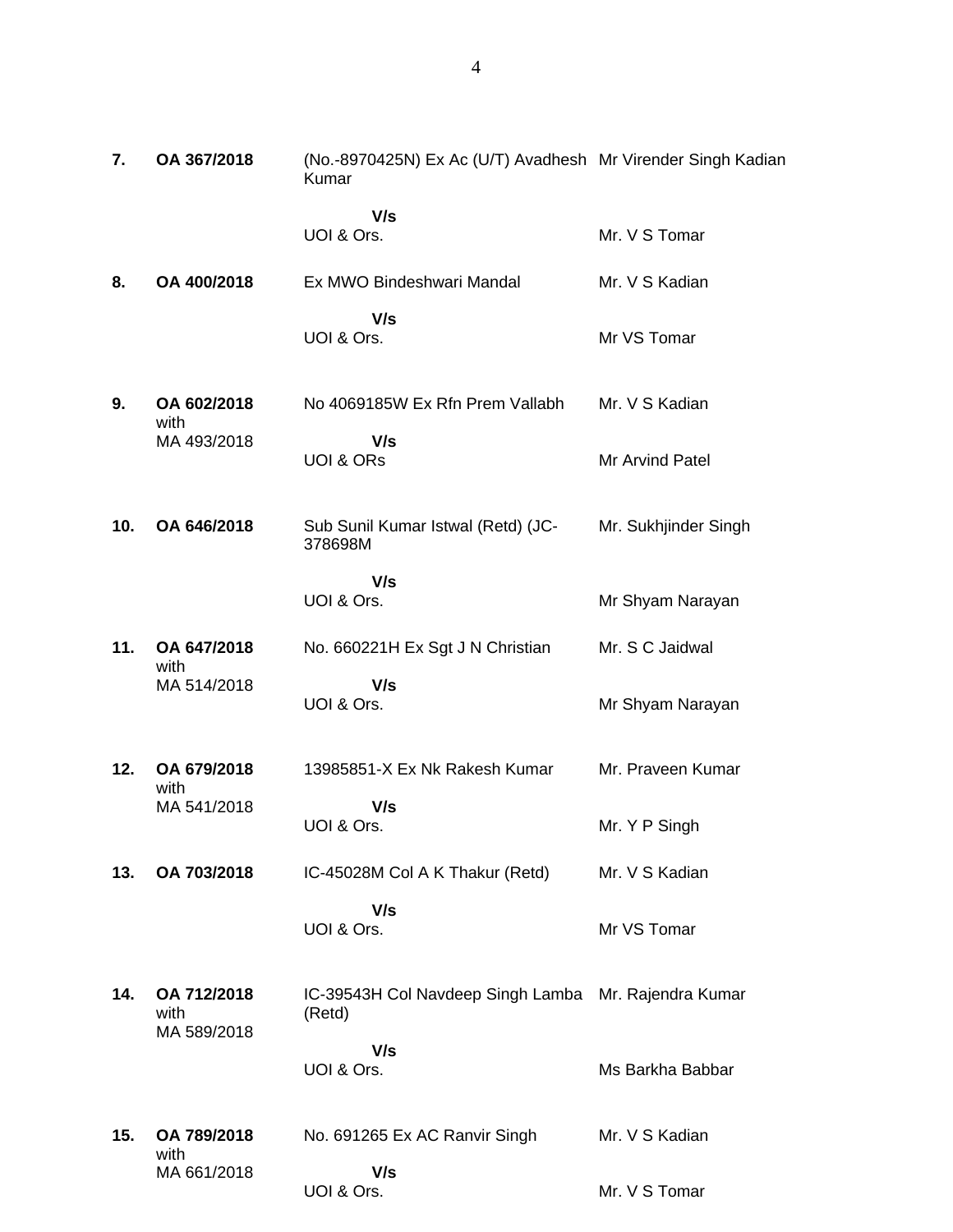| 16. | OA 918/2018<br>with<br>MA 784/2018  | Ex Spr Hari Bandhu Sahu (No<br>1480970-X)  | Mr Virender Singh Kadian |
|-----|-------------------------------------|--------------------------------------------|--------------------------|
|     |                                     | V/s<br>UOI & Ors.                          | Mr. Shyam Narayan        |
| 17. | OA 1039/2018<br>with<br>MA 920/2018 | No 14348940-X Ex Gnr Suresh<br>Chandra     | Mr Virender Singh Kadian |
|     |                                     | V/s                                        |                          |
|     |                                     | UOI & Ors.                                 | Mr YP Singh              |
| 18. | OA 1302/2018<br>with<br>MA 647/2019 | Rakesh Kumar Ex SWA-3 (No<br>181361K)      | Mr. Ved Prakash          |
|     |                                     | V/s                                        |                          |
|     |                                     | UOI & Ors.                                 | Mr. V S Tomar            |
| 19. | OA 518/2019<br>with<br>MA 1091/2019 | No. 13937165-M Ex Hav Chhatar Pal<br>Singh | Mr. S M Dalal            |
|     |                                     | V/s                                        |                          |
|     |                                     | UOI & Ors.                                 | Mr. Arvind Patel         |
| 20. | OA 637/2019<br>with                 | IC-28510X Maj Gen KP Sinha (Retd)          | Mr. Shakti Chand Jaidwal |

#### MA 1219/2019  **V/s** UOI & Ors. Mr. V S Tomar

# **Admission matters will be taken by the Court**

|     | <b>For Admission</b>               |                                                        |                   |
|-----|------------------------------------|--------------------------------------------------------|-------------------|
| 21. | OA 1601/2019                       | Ex Hav Manoj Kumar Sahu (9511687- Mr. U S Maurya<br>L) |                   |
|     |                                    | V/s<br>UOI & Ors.                                      | Mr. Avdhesh Kumar |
| 22. | OA 548/2020<br>with<br>MA 671/2020 | JWO Sunil Kumar (Retd) (No 768581<br>H)                | Mr Manoj Kr Gupta |
|     |                                    | V/s<br>UOI & Ors.                                      | None              |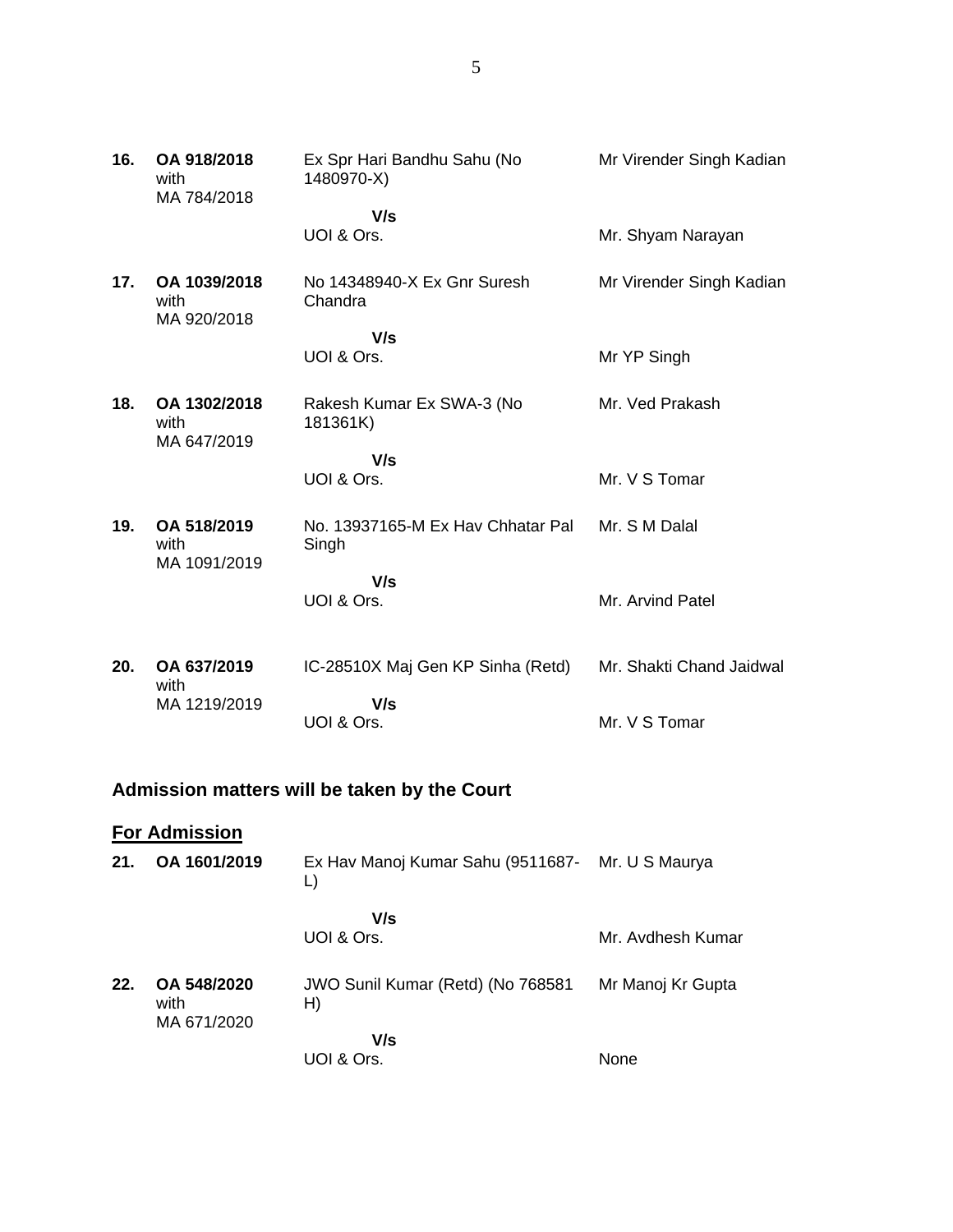# **Dates will be given by the Tribunal Officer**

# **Pleadings not complete**

| 23. | OA 1037/2018<br>with<br>MA 918/2018 | No 3191340-L Hav Harpal Singh<br>V/s                         | Ms Archana Ramesh           |
|-----|-------------------------------------|--------------------------------------------------------------|-----------------------------|
|     |                                     | UOI & Ors.                                                   | Mr Avdhesh Kumar Singh      |
| 24. | OA 1555/2018                        | Wg Cdr Shiv Kumar Singh (Retd) (No<br>22066-R)               | Mr Virender Singh Kadian    |
|     |                                     | V/s<br>UOI & Ors.                                            | Mr. V Pattabhi Ram          |
| 25. | OA 1560/2018                        | Lt Cdr Bhisham Kumar (Retd) (No<br>89032-W)                  | Mr Sukhjinder Singh         |
|     |                                     | V/s<br>UOI & Ors.                                            | Mr Prabodh Kumar            |
| 26. | OA 1746/2018<br>with                | Col Anil Singh (Retd) (IC 41026-K)                           | Mr Aditya Singh Puar        |
|     | MA 507/2019                         | V/s<br>UOI & Ors.                                            | Mr. Ashok Chaitanya         |
| 27. | OA 349/2019                         | Maj Suraj Prakash (Retd) (IC-22182)                          | Mr Sukhjinder Singh         |
|     |                                     | V/s<br>UOI & Ors.                                            | Mr. Rajesh Kumar Das        |
| 28. | OA 706/2019                         | IC-45650A Col Sanjay Swarup Kapur<br>(Retd.)                 | Mr. S S Pandey & Associates |
|     |                                     | V/s<br>UOI & Ors.                                            | Mr. Rajesh Kumar Das        |
| 29. | OA 708/2019<br>with<br>MA 1310/2019 | Ex Hav Prakasan Mavila (No<br>9511422F)                      | Mr. US Maurya               |
|     |                                     | V/s<br>UOI & Ors.                                            | Mr Arvind Patel             |
| 30. | OA 720/2019<br>with                 | No. 15117753-K Ex Hav Shri Bhagwan Mr. Virender Singh Kadian |                             |
|     | MA 1328/2019                        | V/s<br>UOI & Ors.                                            | Mr. Arvind Kumar            |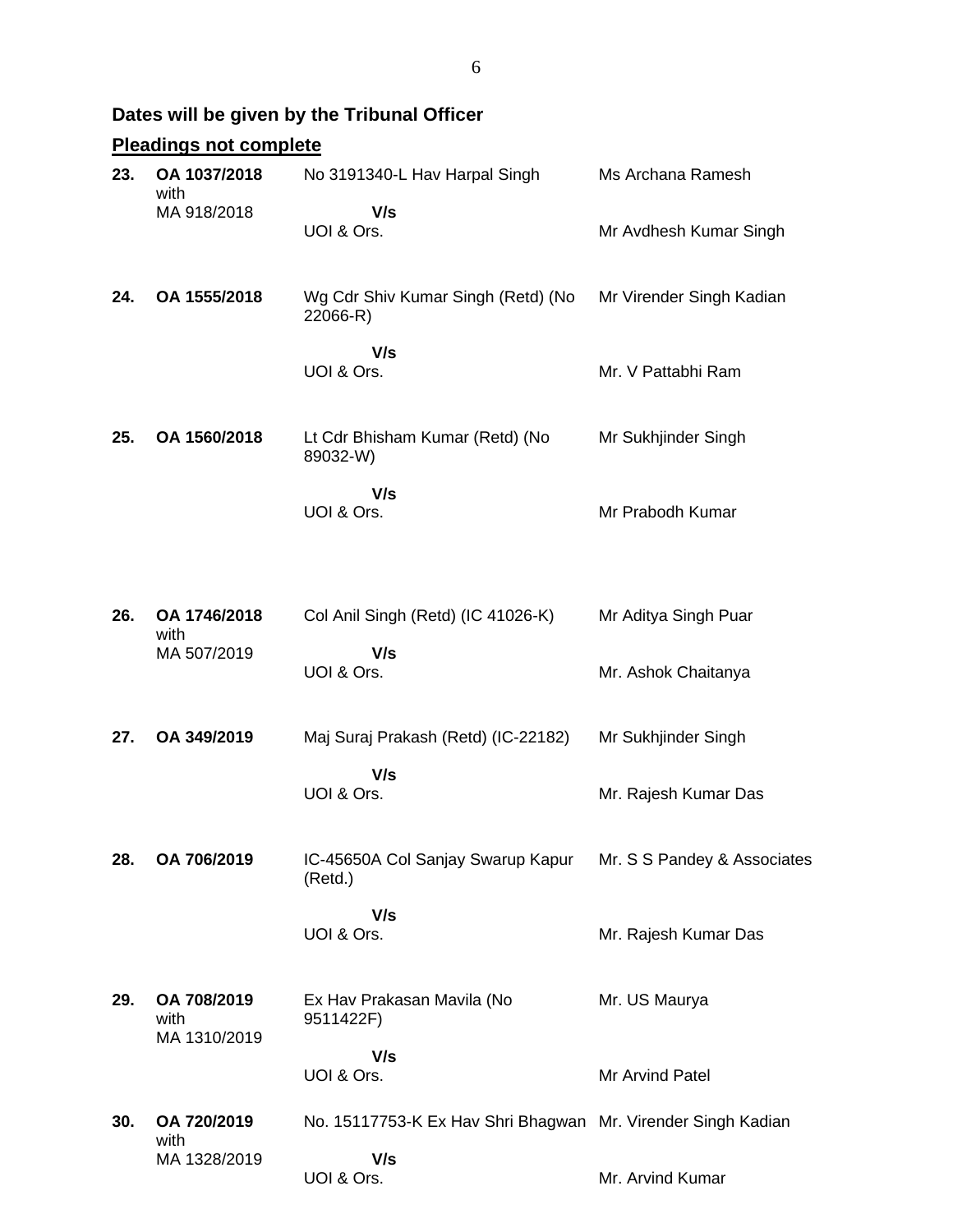| 31. | OA 727/2019                                                 | Ex AG PO (GW) Arvind Kumar Soni                                      | Mr. Ved Prakash              |
|-----|-------------------------------------------------------------|----------------------------------------------------------------------|------------------------------|
|     |                                                             | V/s<br>UOI & Ors.                                                    | Ms. Suman Chauhan            |
| 32. | OA 1104/2019                                                | IC-52172K Lt Col Chandan Singh<br>(Retd)                             | Ms Pallavi Awasthi           |
|     |                                                             | V/s<br>UOI & Ors.                                                    | Mr Neeraj, Sr CGSC           |
| 33  | OA 1549/2019<br>with                                        | Ex JWO Bimal Raj Dutta (640845-A)                                    | Mr. Ajit Kakkar & Associates |
|     | MA 2506/2019                                                | V/s<br>UOI & Ors.                                                    | Mr. K K Tyagi                |
| 34. | OA 1558/2019<br>with<br>MA 2517/2019                        | Sgt M Bala Krishna Rao (Retd) (No<br>250231)                         | Mr Manoj Kr Gupta            |
|     |                                                             | V/s<br>UOI & Ors.                                                    | Mr. K K Tyagi                |
| 35. | OA 368/2020                                                 | No. 10314343 Nk Balwant Singh (DSC Mr. Manoj Kr Gupta<br>GD) (Retd.) |                              |
|     |                                                             | V/s<br>UOI & Ors.                                                    | Mr. Satya Ranjan Swain       |
|     | <b>For Execution</b>                                        |                                                                      |                              |
| 36. | MA 634/2016<br>ın                                           | Hav Ashok Biswas                                                     | Mr. Sukhjinder Singh         |
|     | OA 614/2015                                                 | V/s<br>UOI & Ors.                                                    | Mr Anil Gautam               |
|     | <b>Miscellaneous</b>                                        |                                                                      |                              |
| 37. | MA 2149/2019                                                | No. 13726565 Ex Sep Mast Ram                                         | Mr. S M Dalal                |
|     | in<br>MA 2046/2019<br>in<br>OA 1703/2017                    | V/s<br>UOI & Ors.                                                    | Mr. Avdhesh Kumar Singh      |
|     | <b>Pleadings completed</b>                                  |                                                                      |                              |
| 38. | TA 158/2010<br><b>Writ Petition (Civil)</b><br>No. 995/2005 | Commander Chandrashekhar Singh<br>V/s                                | Mr DJ Singh                  |
|     |                                                             | UOI & Ors.                                                           | Mr Anil Gautam               |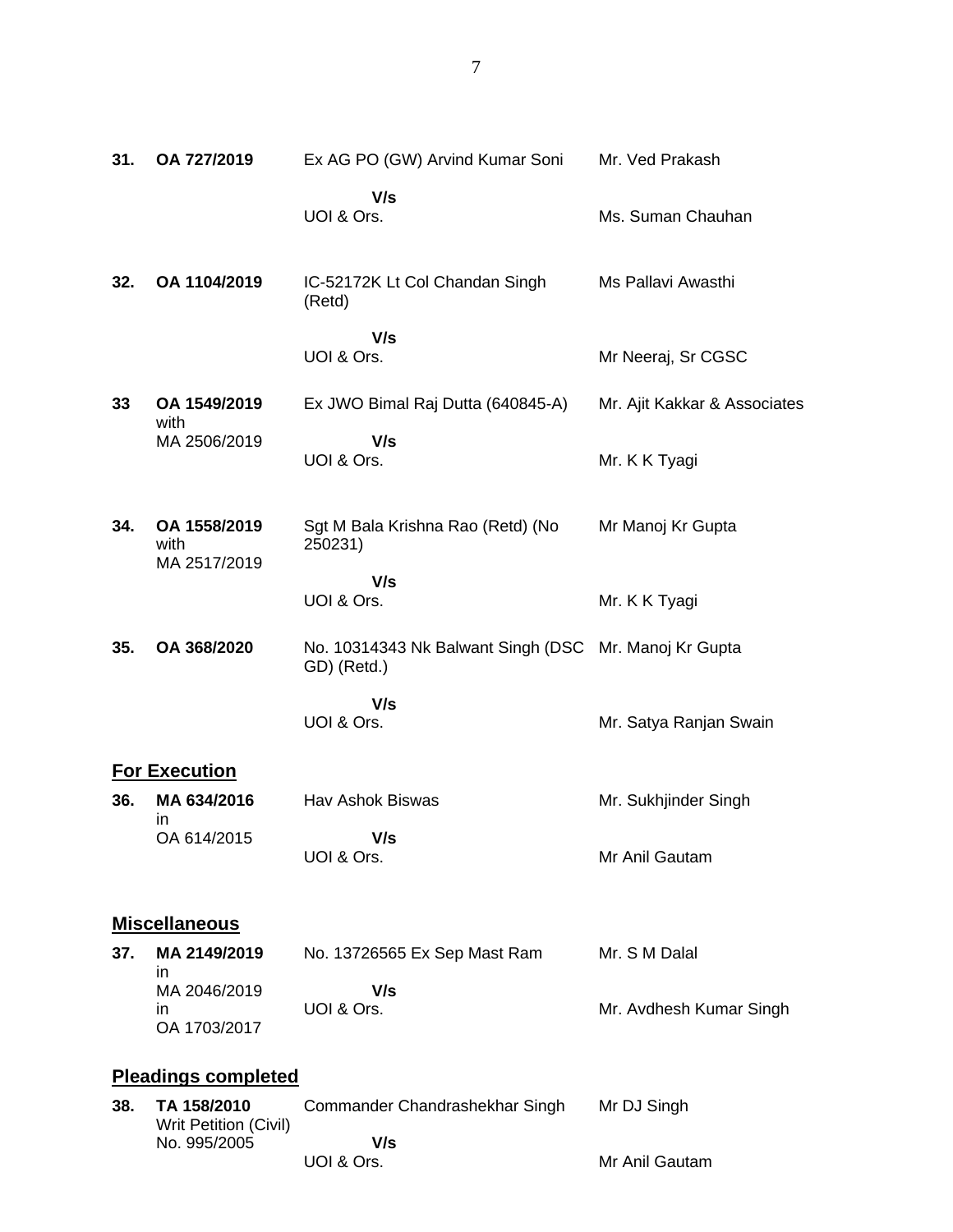| 39.  | OA 63/2015                          | Lt. Col. S S Chhilar                                      | Mr. S S Pandey                                           |
|------|-------------------------------------|-----------------------------------------------------------|----------------------------------------------------------|
|      |                                     | V/s<br>UOI & Ors.                                         | Dr Vijendra Singh Mahndiyan                              |
| WITH |                                     |                                                           |                                                          |
| 40.  | OA 1429/2016                        | Lt Col (TS) SS Chillar (Retd)                             | Mr. V S Kadian                                           |
|      |                                     | V/s<br>UOI & Ors.                                         | Dr Vijendra Singh Mahndiyan                              |
| 41.  | OA 341/2016                         | Brig Akhil Bandhu Joshi (Retd)                            | Mr. I S Singh & Abhishek Singh                           |
|      |                                     | V/s<br>UOI & Ors.                                         | Mr Karan Singh Bhati, Sr CGSC                            |
| 42.  | OA (Appeal)<br>682/2017             | Ex Cpl Rajiv Kumar Singh                                  | Mr Subodh Kumar & Anand<br>Kumar                         |
|      | with<br>MA 3188/2019                | V/s<br>UOI & Ors.                                         | Mr Prabodh Kumar                                         |
| 43.  | OA 824/2017                         | Smt Atul Devi                                             | Mr VS Kadian                                             |
|      |                                     | V/s<br>UOI & Ors.                                         | Mr. Avdhesh Kumar Singh                                  |
| 44.  | OA 1460/2017                        | Anuradha D/o Late Shri Charan Singh<br>(Ex NC No. 810111) | Mr. U Srivastava                                         |
|      |                                     | V/s<br>UOI & Ors.                                         | Mr Ashok Chaitanya & Mr.<br>Krishna Kumar Prasad for R-5 |
| 45.  | OA 1700/2017                        | IC-29056P Maj S D Sharma (Retd)                           | Mr Anil Srivastava & Associates                          |
|      | with<br>MA 1279/2017                | V/s<br>UOI & Ors.                                         | Mr. Karan Singh Bhati, Sr CGSC                           |
| 46.  | OA 1549/2018<br>with<br>MA 595/2020 | Lt Cdr Ram Pal Singh (Retd) (No<br>89027-H)               | Mr Sukhjinder Singh                                      |

Mr JS Yadav